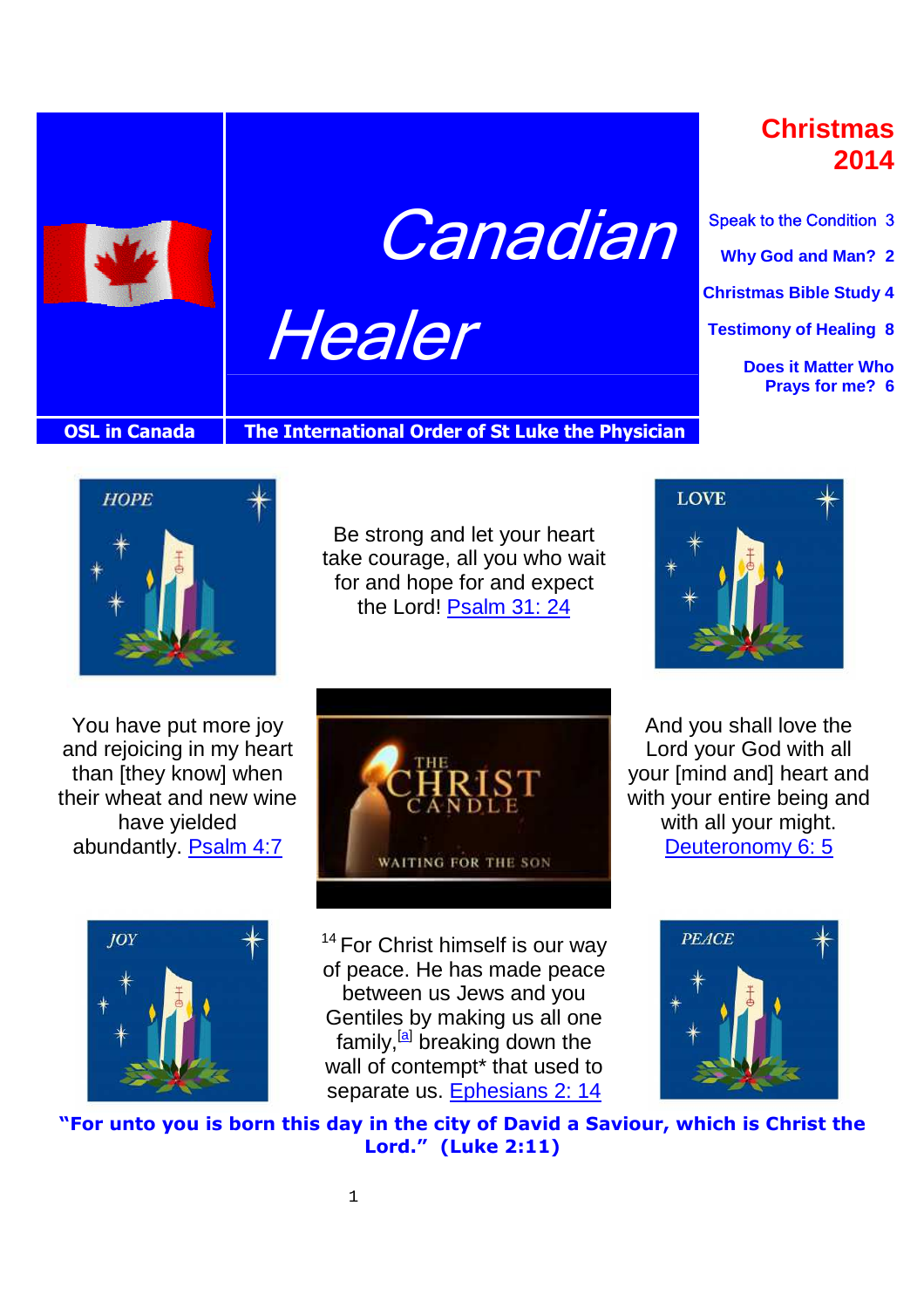## **WHY GOD AND MAN?**

Colin C M Campbell, PhD

ove came down at Christmas!" Pagans and Christians worship a God of power. Pagans worship a God with the power to destroy their enemies. Hitler believed in such a God, proclaiming that God had saved him from the Generals' plot to kill him. For us, however, God's power is the power of love, able to convert our enemies into friends through the Atonement. "L

This doctrine not only asserts God's love for sinners but also asserts God's holiness. ("Nothing impure can enter Heaven.") Any acceptable theory of the Atonement must reconcile God's love for sinners with his rejection of their sin. through the Death and Resurrection of Jesus Christ.

Two traditional ways of expressing this are that Jesus paid the price for our sins and that God laid on him the punishment of us all. In "Cur Deus Homo?" ("Why God and Man?"), Anselm used these metaphors. Later theology extended their use to develop the theory of penal substitution, still with us today. It has two glaring

defects. First, it emphasizes God's wrath at the expense of his love. Second, it suggests antinomianism, where grace becomes a licence to sin. This article will rehabilitate substitution by emphasizing God's love and avoiding antinomianism.

God reconciles his love for sinners with his holiness, through his mercy. Mercy does not mean that sin does not matter, for then God would not be holy. Mercy can only be reconciled to holiness if there is a perfect repentance; that is, one which agrees with the claims of holiness.

However, a perfect repentance is something that we cannot do! Sin darkens the mind and hardens the heart. "What is truth?" said Pilate. When truth confronts us in Jesus, like Adam, we hide or, like Peter, we cry, "Depart from me, for I am a sinful [person]."

These considerations define the two attributes required of a Saviour: sinlessness and strength in "weakness." Sinlessness is required for Jesus to know perfectly of what we must repent.



Strength in weakness is required in order to bear our sin and confront us with it in a non-judgmental way.

It is in this context that the metaphors of "price," "punishment" and "substitution" must be interpreted. "Price" means that the Atonement "cost" Jesus his life. "Punishment" is suffering imposed for wrongdoing. Since Jesus' suffering was imposed for our wrongdoing, in that sense, he bore our punishment. Because he expressed our repentance for us, instead of us, he was our "substitute." In this understanding of these terms, the traditional language of "expiation" and "propitiation" remains appropriate.

Our intuition tells us that it is unjust for the righteous to pay the price, be punished, and die, as a substitute for the unrighteous but this thinking is not God's. We value judgment over forgiveness, on the assumption that sinners could fix themselves, if only they would choose to. The whole basis of Christian soteriology is that they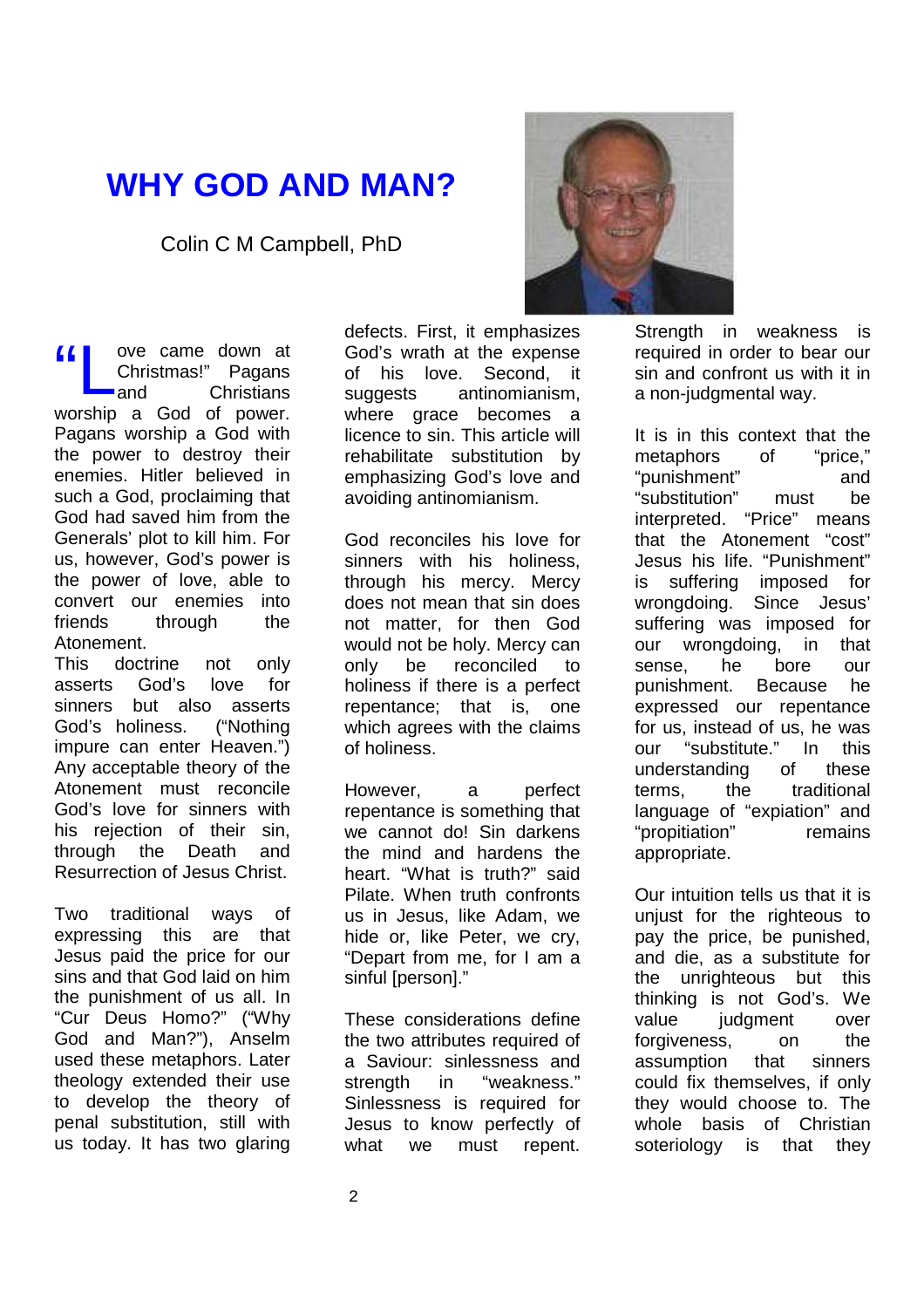cannot. Left to themselves, they are lost! Penal substitution affirms this but values judgment over forgiveness, substituting the just reward owed to Christ for the just punishment owed to us. There is no real mercy in this zero sum balance sheet. An angry, judgmental and ultimately merciless God requires price, punishment and substitution. This is utter nonsense! On the Cross, in his sinlessness, Jesus confronts us with an uncompromising moral standard. In his strength in weakness, he disarms our fear of judgment. We are able to choose, free of coercion, to accept or reject his offer of mercy.

Penal substitution is also wide open to antinomianism. If Christ really has taken my punishment, what is to prevent me from sinning without regard for God's disapproval? Alternatively, if I truly have received Christ's reward, then should I not now be sinless?

It is correct that our guilt and the responsibility for knowing how to deal with it have been transferred to Christ, by our faith in his Saving Act. However, faith does not completely negate our responsibility. The very choice to have faith is an exercise of responsibility. Christ saves us by knowing better than we do how we should live. His Holy Spirit inspires us to do this. However, we still have the ongoing responsibility to respond. When we do, we will be transformed, one step at a time, into the pattern of the transforming one, uniting us in a relationship with our God, whose power is love.

Colin Campbell was elected Vice President of OSL

Canada at the First OSL Canadian National Healing Conference in Winnipeg, MB. He is a long time member of OSL, former President of The International Order of St Luke the Physician Board of Directors, and current member for Canada on that Board, and Interim Director of OSL Region 8 (Ontario). Dr Campbell is Convenor of the newly established OSL Hamilton Chapter and the founding Convenor of the first OSL Young Adults Chapter in Canada. Colin is a secondary school teacher and resides in Hamilton, Ontario. He may be contacted at ccmcampbell@gmail.com



#### **Congratulations to New Director for OSL Region 8!**

**Dr Colin Campbell has been appointed by OSL NA International Board, to lead Region 8 into a new era. His first council meeting was held in Hamilton, Ontario, on Saturday, November 8th. Already, plans are developing to put a process in place to form teams who will undertake outreach to churches in their local area.** 

**As Vice President of OSL Canada, Dr Campbell is extending this initiative to all OSL members in Canada as part of the re-visioning process.**

**A training program is available to all who respond, and YOU are invited to ask for more information.**

> **Take a minute or less now to complete a brief survey at https://www.surveymonkey.com/s/5ZZG63V You will receive a response.**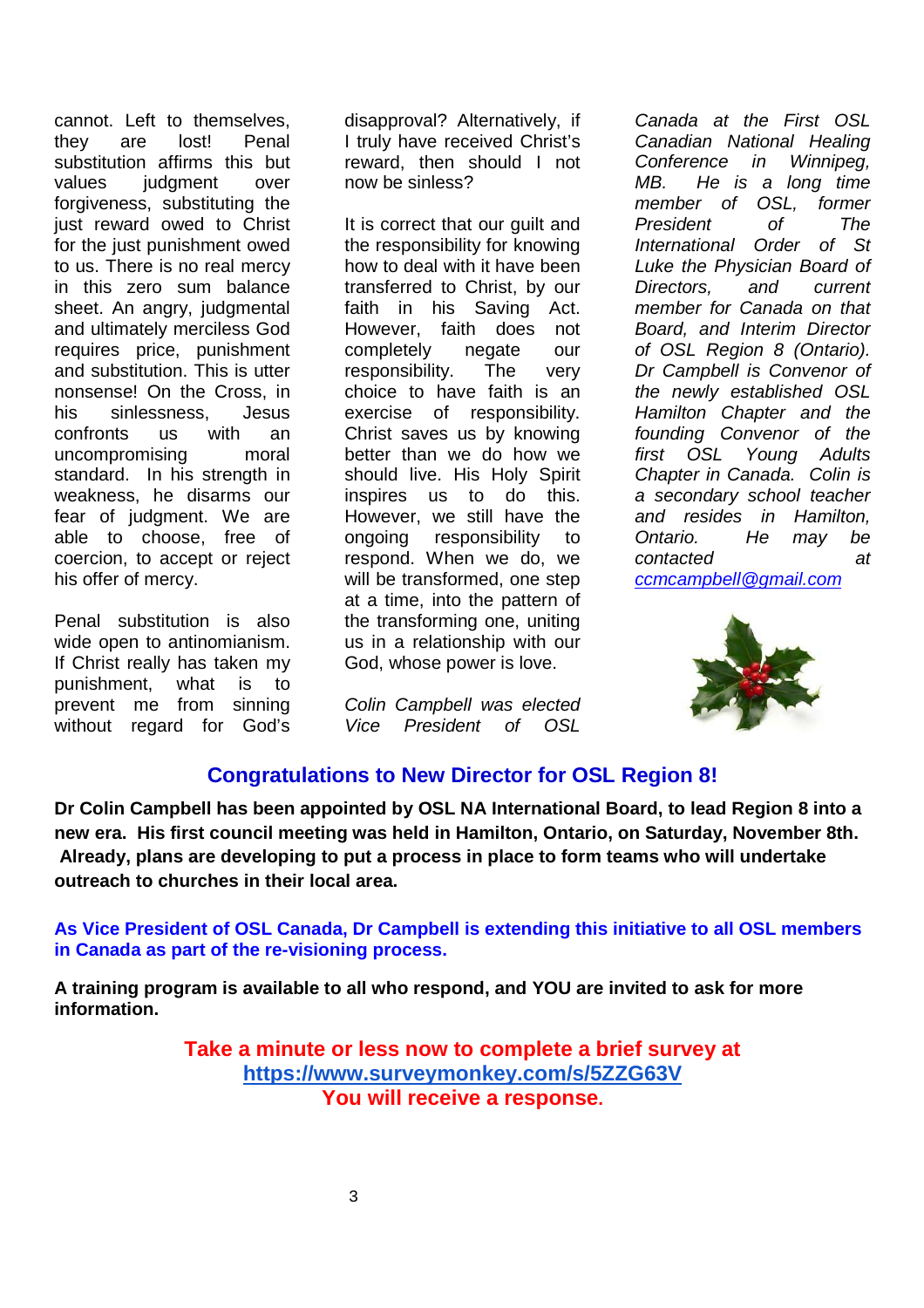

hen I first began getting serious about praying for **M** hen I first began<br>
getting serious<br>
healing, I often begged God to do the work needed. And there were people who were healed. But the longer I continued in the healing ministry, the more I learned that the Lord doesn't particularly want to be begged to act. Rather, He wants us to utilize the authority He gives us His followers and accomplish healing in that manner.

After I had been praying for healing for a decade, the Lord arranged for me to be apprenticed by John Wimber, the founder of the Vineyard movement. John and his people had discovered several steps in the healing ministry that made good sense to me. Their learnings were summarized in a teaching called The Five Step Healing Model, which I have taught to thousands of people all around the world.

In brief, the Five Steps are: 1. Interview

 • what's wrong? how long have you had it? 2. Diagnosis

 • getting to the root cause of the condition 3. Prayer Selection • what kind of prayer do we need to pray? 4. Prayer Engagement • pray and then ask "how are we doing?". Then pray again…and again. 5. Post-Prayer

**Speak To The Condition** 

**Rev. Mike Flynn** 

 • what does the person need to do to keep their healing?

It is in step 3 where we need to learn to use our authority. Our authority sits on a tripod of identity, relationship, and position. Identity: we are adopted sons and daughters of the King; relationship: we have communicative relations with the King; position: we are seated with Him on His throne.

Jesus gave two words to Peter in His resurrected state: "Follow me." We are included in that directive. To follow Him is to do the things He did and in the manner in which He did them. You'll notice that Jesus didn't pray for healing—He just announced healings. And the Holy Spirit backed Him up and made the healings occur.

#### It's important to notice that Jesus had the diagnosis in mind when He pronounced healing. When sin was the cause of the condition, He spoke forgiveness to the person as part of their healing. The man who was let down through the roof, for example, was disabled due to his sin. Jesus pronounced his forgiveness. Then the Pharisees were contesting His right to do that which He answered by telling the man to get up and go home.

In the very first healing I did, I addressed the injuries to a man's back telling the swelling to go down, telling the affected muscles to come into proper alignment, telling the tissues pressing nerves to relax. And he was healed! I was quite surprised. And I wasn't aware of what I had done that freed the Lord to heal. But as I continued learning about healing, the Lord backed up the practice of speaking to the conditions and telling them to come into alignment with the Lord's will. That takes careful listening to Him when one is interviewing the person who is ill. If you don't listen to Him, you may incorrectly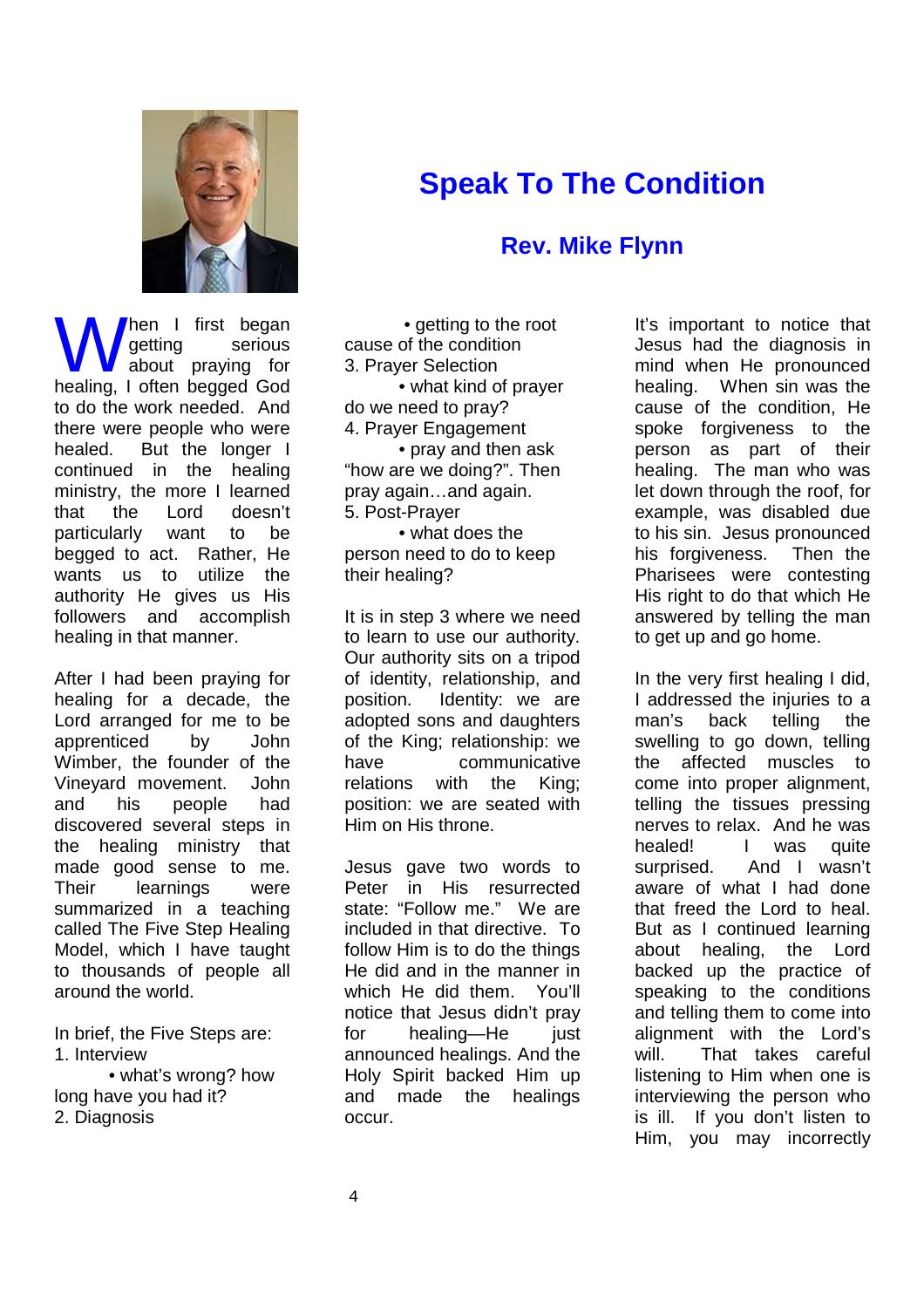diagnose the cause of the condition and then speak inappropriately to it.

Jesus was always checking in with the Father. He said He did nothing except what the Father told Him to do (Jn. 5:19). He also told us that we can do nothing except with His participation (Jn. 15:5). So we need to learn to keep checking in with Him because the causes of peoples' conditions can be quite subtle and complex. There is nothing that He doesn't know, however, and He knows exactly how to talk to you. Don't trust you ability to hear Him; trust His ability to speak to you.

But realize that because everything we do in ministry is a walk of faith, you are almost never doubtlessly positive about His guidance. If you were positive you wouldn't need faith. But He has clearly stated that ours is a walk of faith. A little impression that comes during an interview may be all the guidance you get. But it is enough to act on.

#### **Then speak to the condition**.

Now, as I teach in all my conferences, you have to realize from where in you that you are speaking. Faith

operates almost exclusively in the will, not the intellect or the emotions. So you have to get used to the fact that as you are speaking to the condition, your mind will be giving you all kinds of reasons why it isn't going to work. And, in serious matters, your emotions especially fear—will dispute what you're doing in telling a condition to obey. But your job is to persist in speaking with your God-given authority to the condition afflicting the person and willfully expecting that a change will occur.

As you speak to the condition, keep checking in with the person you're ministering to. You need feedback in order to continue effectively. Lloyd, my senior warden, and I were demonstrating this before a group one time. I had gotten a word of knowledge that someone there had arthritis in their neck. As we prayed for the fellow who came up, we asked what was happening. "Nothing in my neck," he replied, "but my hands are on fire." He hadn't mentioned that he had arthritis in his hands, but **hands** is what the Lord was doing that night. I have to believe that the man's neck was also on the Lord's agenda, but it didn't happen

that night. On another occasion in Virginia it was **hearing** that He was doing. About a dozen persons were healed of hearing problems, but not much else seemed to occur. So you have to check in to see what He is doing.

I must note that I can spend a whole weekend speaking to the issues I've mentioned in this article. If you want to explore such an event, click onto

www.freshwindministries.org to see what we do, or email me at mikeflynn40@gmail.com.

May His blessings be upon you, and through you upon others.

**Rev. Mike Flynn will be guest speaker on Feb 15, 2015 for the OSL Telephone Conference Call. For details and free long distance please visit the website at http://www.oslRegion8.org** 



#### **OSL LONE MEMBERS**

**Beula Cooke is available anytime to receive your telephone call or email for a chat or support, and may be contacted at beulac@storm.ca telephone 613-253-2756**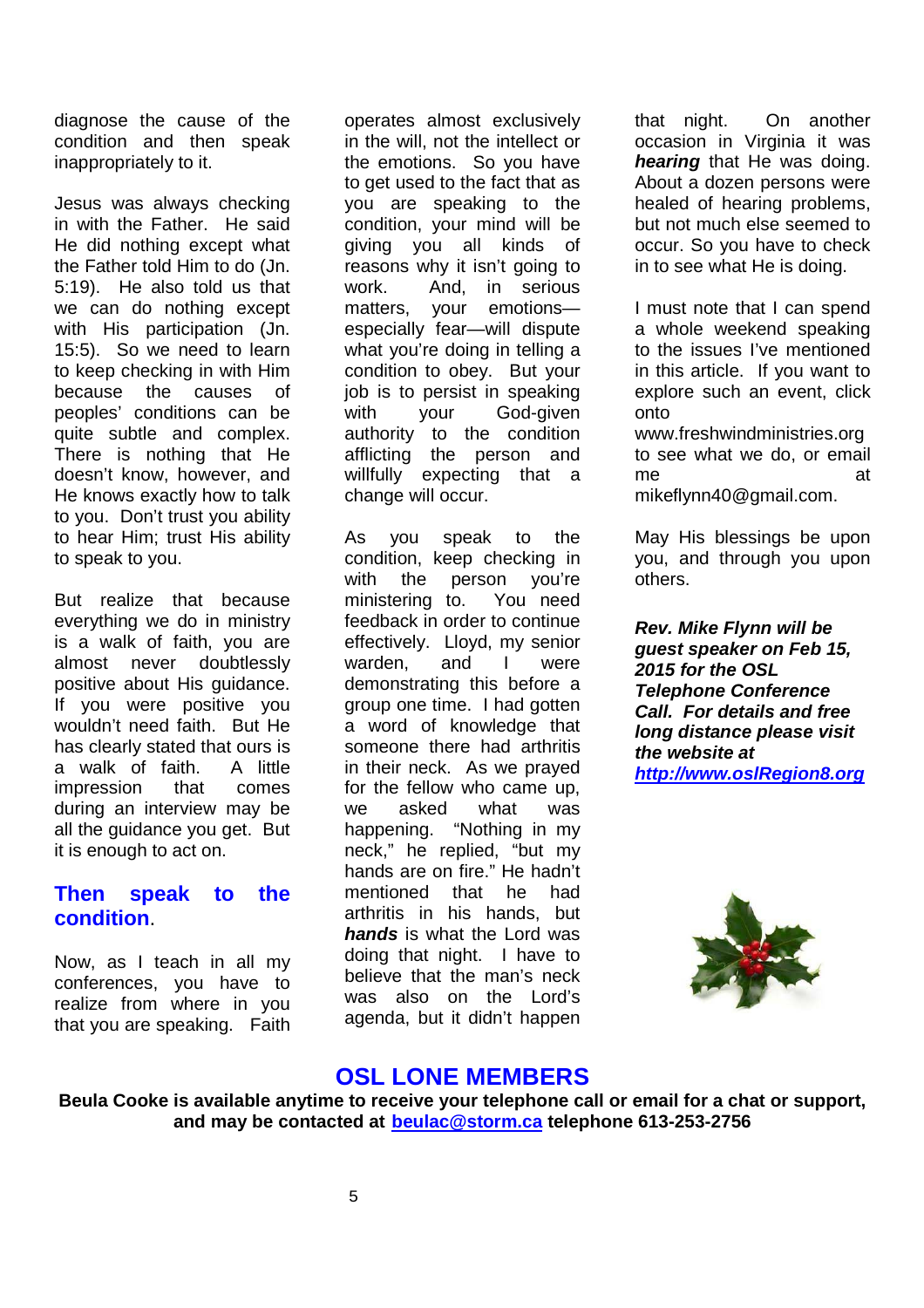# **DOES IT MAKE ANY DIFFERENCE WHO PRAYS FOR MY HEALING?**



### **By Francis MacNutt**

**ou probably have heard speakers say, "It really shouldn't make any difference who allow the any difference who <b>reduce to the angle of the angle of the angle of the angle of the angle of the angle of the angle of the angle of the angle of the angle of the angle of the angle of t you go to for prayer. After all, it's Christ who heals, not the human person."** 

**In a way the speakers are right, and we certainly agree with what they are trying to say, that "it's Jesus who heals" and anyone can ask him. We are trying to escape those withering times when very few — or no one at all were taught to pray for healing. "Everyone gets to play" was the way John Wimber put it. And many of our talks are emphatic in encouraging everyone to learn to pray for healing**  with expectant faith **especially in our families and churches. Over and over, when we ask people in churches (and I have asked thousands) whether they can remember their parents ever praying with them for healing when they were sick as children, only**  **about 3 percent can remember their fathers praying for them, and only about 20 percent can remember their mothers ever doing this. Clearly, most Christians in mainline churches never learned that they could pray with the sick and that prayer would really work.** 

**So the first thing we have tried to do is to encourage everyone to learn to pray for the sick with expectant faith. Hopefully, within a generation all this will change and every Christian will know about their happy privilege of healing the sick. Truly everyone can do this, not just holy people, not just priests and ministers, and not just the stars.** 

**Having said this, though, it does make a difference who prays. Otherwise, Paul (in 1 Corinthians 12:29-30) would not have mentioned among such special ministries as** 

**preachers and prophets, those who were healers. "Are all of them apostles? Are all teachers? … Do all have the gifts of healing?" Clearly the answer to Paul's rhetorical question is, "No, not all have the gifts of healing."** 

**These are not contradictory teachings, and it's easy to put them together. All of us need to learn to pray for healing, especially with our families and our friends; and yet, there is a special gift that some have of praying for the sick. We see this happening in several ways:** 

**1. When some people pray, more people than ordinary seem to get healed; 2. When certain individuals pray, more serious sicknesses (such as cancer) than ordinary are healed;** 

**3. Some people are more patient in praying and do not give up praying over a**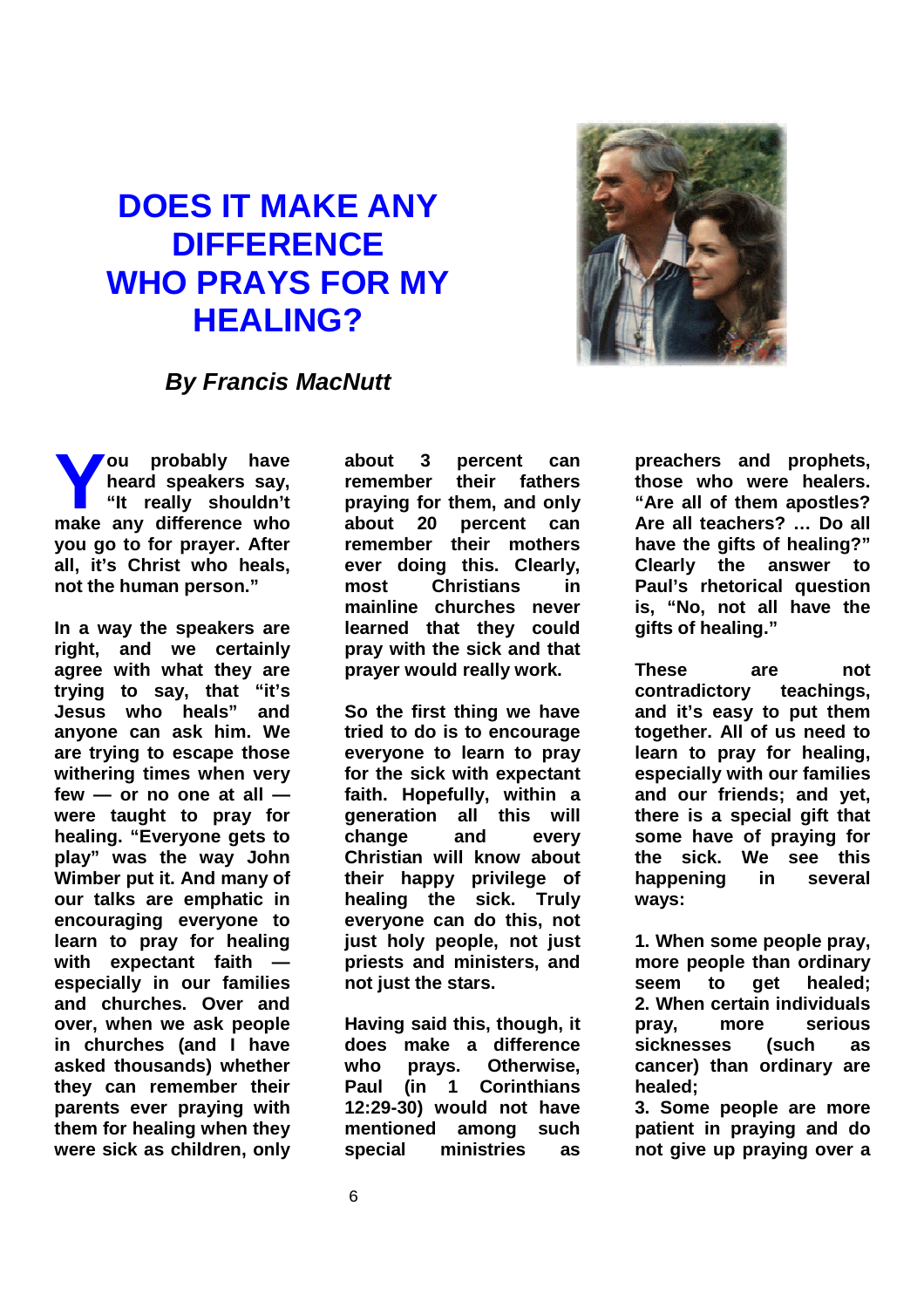**long period of time. Read the parable in Luke (18:1-8) about "the need to pray continually and never lose heart."** 

**4. Some individuals are more approachable and compassionate and are naturally gifted in praying for spiritual and emotional sickness ("grace builds on nature").** 

**5. Other individuals have learned more about healing and, at the very least, this knowledge helps them avoid hurting people. For example, if someone has wrongly learned that all depression is caused by evil spirits, they will confuse or harm depressed people who are not oppressed by evil spirits. A noteworthy example of this is when we encounter victims of satanic ritual abuse who ordinarily need the ministry of someone who**  **understands SRA. (This is why we conduct our Schools of Healing Prayer.)** 

**6. Some individuals have special charismatic gifts, such as "discernment of spirits" and "the word of knowledge," which greatly help in ministering to the sick.** 

**For all these reasons (and more) some Christians become ministers of healing either in large groups or in a quieter, individual setting.** 

**An excellent analogy for this is sports: all of us (unless we are crippled) can walk or jog, but only some are gifted enough to be chosen for the track team, or, beyond that, to run in the Olympics. Just as all of us can be encouraged to walk every day, we should also be** 

**encouraged to pray daily for our sick friends to be healed. Then, if enough people are healed through your prayers, and people notice it, you may some day discover that Jesus has shared with you a special ministry of healing.** 

**It's not "all or nothing," as if some pray for healing and others don't. It's a "more or less." All of us get to play. But there are many fields in the Father's park (cf. John 14:2), and some are called to spend most of their time in the field of healing.** 

Re-printed with permission from The Healing Line, newsletter of Christian Healing **Ministries**, Jacksonville, FL, founded by Dr Francis and Judith **MacNutt** 



**OSL Canada Network** 



**OSL Canada is committed to finding ways for us all to remain connected and encouraged**. "The Network" looks and feels like Facebook, but is a private, social network for OSL Members and invited guests. The network is a place to… be encouraged… receive teaching… share photos, videos, music… share your struggles and questions about healing… give and receive support from others. **'Embers' cool and grow cold when removed from fire. Let's stay connected and encouraged! Membership is FREE** We are now more than 55 members… and growing! We'd love to have you join us. International members are welcome.

**This is your invitation to join at http://oslcanadanetwork.ning.com/?xgi=0dYBiPD8YAKrYj**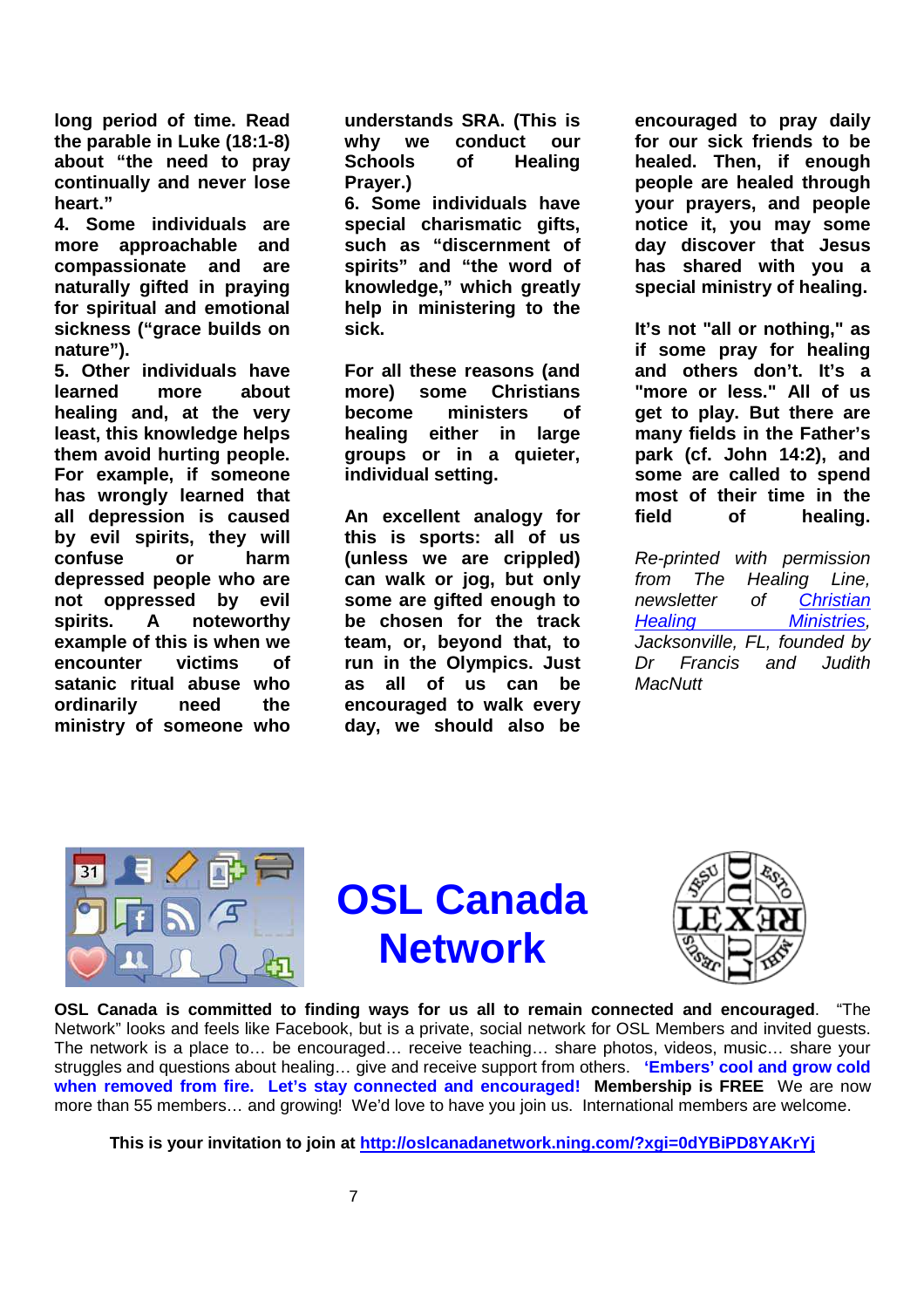### **My Testimony**

# **Restoring Health through Medicine and Prayer**

**By the Rev. Dr. Ed Hird**



n December 1980, I lost my voice for eighteen months due to Spasmodic n December 1980, I lost<br>my voice for eighteen<br>months due to Spasmodic<br>Dysphonia. My GP told me that I would never preach again. My father-in-law the Rev Dave Cline, at the time, was the OSL Warden for BC and Yukon. Desperation led me to join OSL where I devoured every book that I could find on healing. particularly appreciated the insights I gained from filling out the OSL study guide on Jesus' healing miracles. Later I even became an OSL Chaplain. On May 25<sup>th</sup> 1982, I had successful throat surgery and was able to speak again. During the surgery, I had a twenty-four hour prayer vigil. Healing prayer and healing medicine belong together. Every three months, I have Botox

treatments that help maintain my voice.

Every time I preach is a miracle. My goal is to be like the tenth leper who came back and gave thanks. During the eighteen months of voice loss, I read sixty books on speaking and writing. God birthed a passion for writing and communication during my darkest time. I realized that even without a voice, I still had much to say. My 'voice', particularly about healing and wholeness, was meant to be heard. Since that time, I have written over four hundred newspaper articles and have recently published my sequel book 'Restoring Health: body, mind and spirit' on Titus. Many people don't realize that the book of Titus is Paul's health instruction manual to unhealthy pirates.

The book of Titus gives us the keys to healthy churches, healthy families and healthy lives. Paul's key emphasis to Titus again and again was holistic health/soundness: healthy faith, healthy doctrine, healthy love, and healthy endurance. Health for Paul was not just physical. Paul insisted on health in every area of Titus's life as he impacted the Cretans. The very Greek word for both health and soundness is 'hygiaino' ὑγιαίνω from which we get the modern term 'hygiene'. Many people do not realize that soundness and health are the same biblical concept. When a heart is healthy, the doctor says that it is sound. The book of Titus was not merely about healthy/sound doctrine. Health for Paul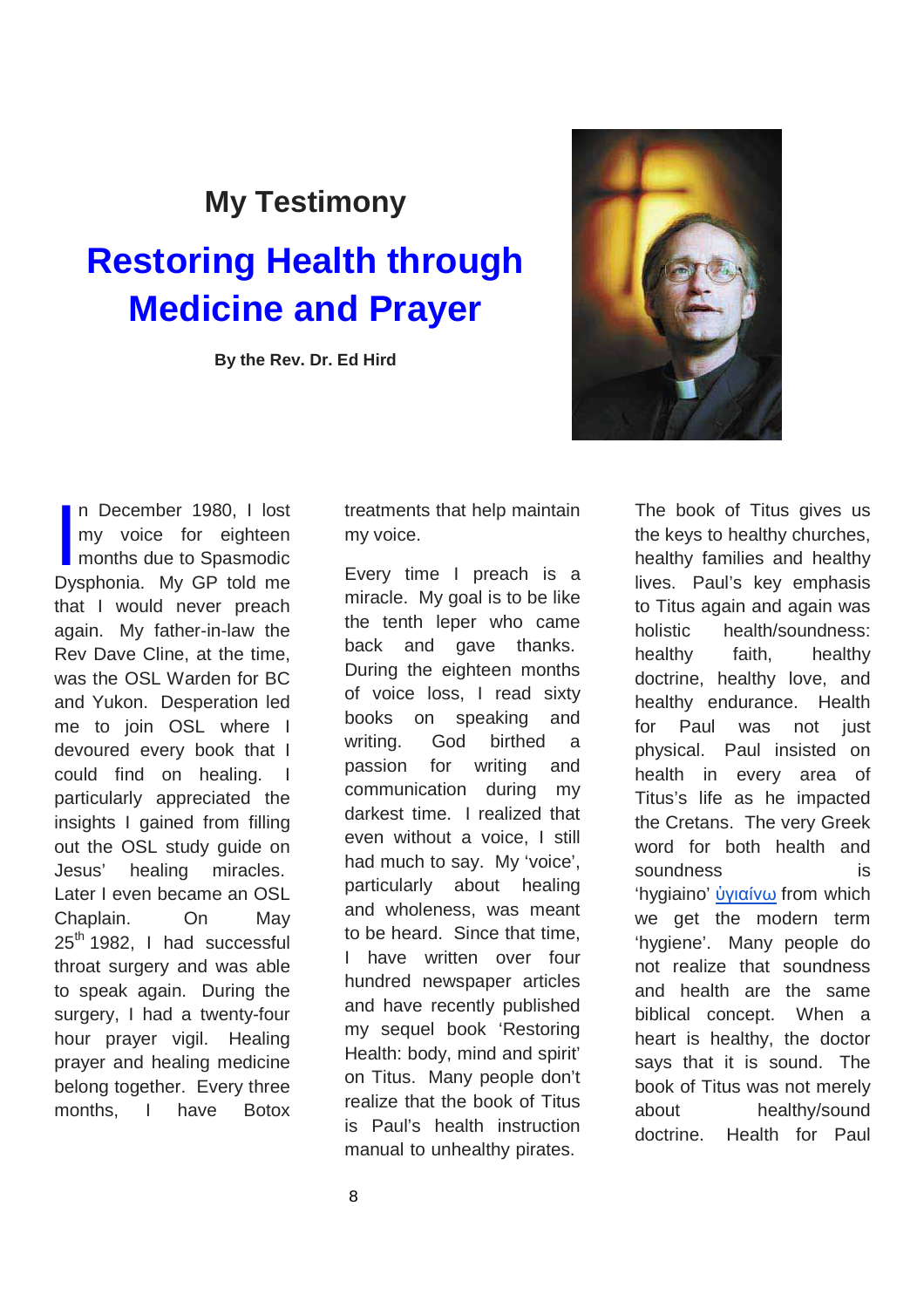was holistic, embracing our whole life in body, mind and spirit.

Over the years, I learned that the healing ministry needs to be integrated into regular Sunday morning worship, not just put in a midweek corner for the few. I will never forget the night that Lee Grady, former Editor of Charisma Magazine, prophesied about St. Simon's North Vancouver being a well-spring of healing with healing teams being raised up for body, soul and spirit restoration. Every worship service at St. Simon's, whether traditional or contemporary, has a team ready to pray for healing. Keith Bird, OSL Canada editor, said that Restoring Health "presents to us 'modern-day pirates' a challenge for becoming whole in body, mind and

spirit. I didn't want to put it down." Imagine how wellsprings of holistic healing, Titus communities throughout Canada, might revolutionize our toxic Canadian pirate culture.



 Ed is the Rector of St. **Simon's Church North Vancouver**, B.C., having served there since 1987. Ordained in 1980, he also served at St. Philip's Vancouver and **St. Matthew's Abbotsford**. Ed and his wife Janice have three sons James, Mark, and Andrew. He served as Chaplain and President for **Alpha Canada**. As the National Chair for A**nglican Renewal Ministries of Canada**, he was one of three co-signers of the **Montreal Declaration of Anglican Essentials**.

 For the past 26 years, Ed has written over 400 articles as a columnist on spiritual issues for local North Vancouver newspapers. His award-winning prequel is Battle for the Soul of Canada on  $1^{st}$  &  $2^{nd}$  Timothy. In the last number of years, he has had the opportunity to lead conferences and retreats in Honduras, Rwanda, Washington State, BC, Alberta, Saskatchewan, Ontario, Newfoundland, and Toronto.

# **A CHRISTMAS**

# **BIBLE STUDY**

**The Rev. Canon Don Beatty** 

**hat does the Bible say about Christmas? The Mat does the Bible**<br>
say about<br> **familiar Christmas stories are found in Matthew and Luke while John has a special way to describe this event. We will examine his version later in this article.** 

**In Matthew, we see the story of the Wise Men coming to visit this newborn king. He emphasizes the kingship of Jesus, and the Magi are reminders that Jesus was a king. The Bible does not actually tell us the number** 



**of magi! Only in Matthew do we read about the slaying of the Innocents and the flight to Egypt by the Holy Family to escape the wrath of Herod. This is again to fulfill the ancient prophecies about the Messiah.**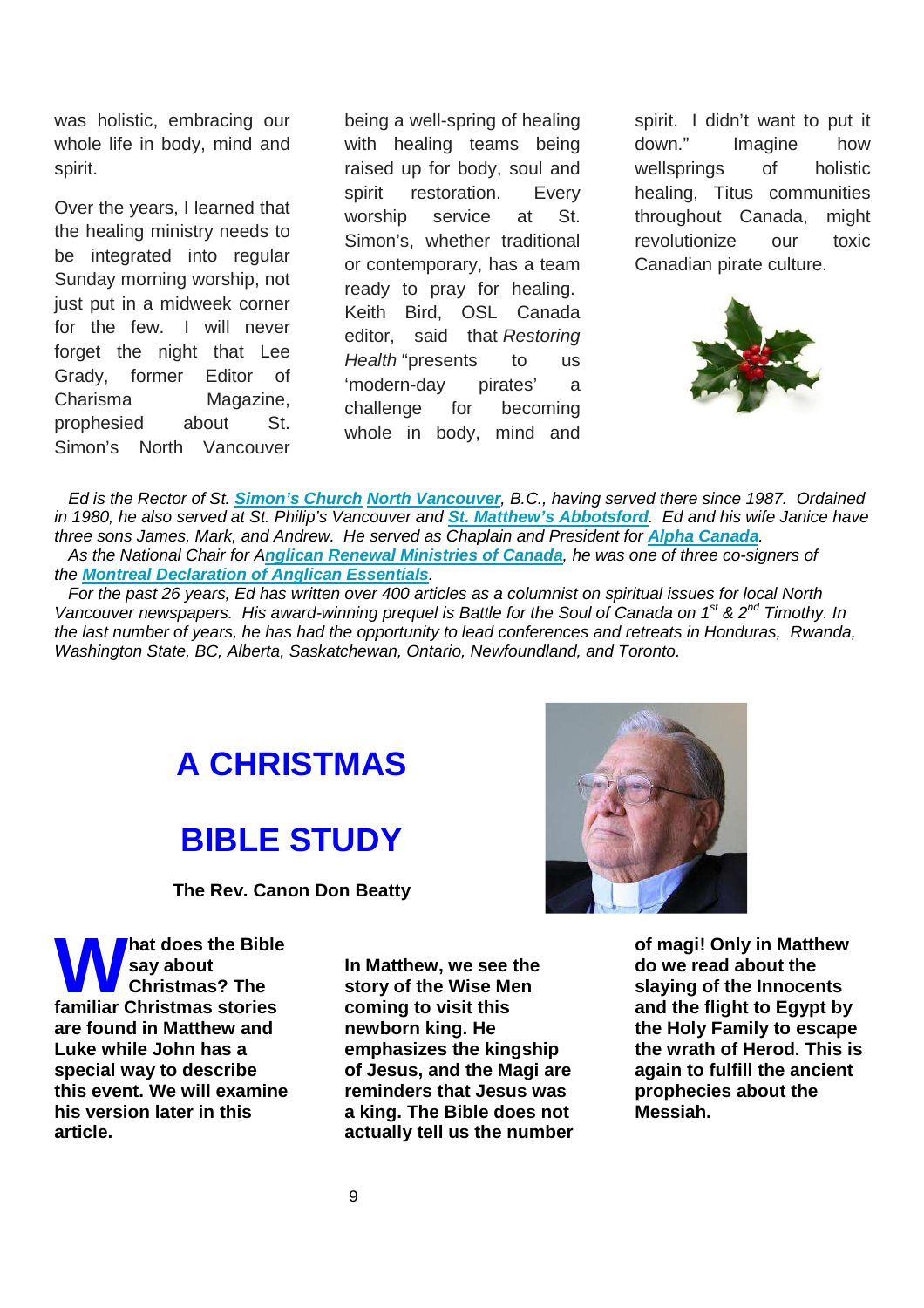**It is in Luke that we find the classical birth story. This is the beautiful account of Angels and Shepherds and the stable in Bethlehem. The Emperor in far-off Rome decided to have a census taken. A decree went out causing Mary and Joseph to travel from Nazareth to Bethlehem They were of the House of David and thus had to return to their ancestral hometown. Bethlehem was the birthplace of David who was born a thousand years before Jesus. He was their most popular king and it is into his lineage that Jesus was born.** 

**Mary and Joseph arrived tired and weary, only to discover there was no room in the inn. The innkeeper's wife, taking pity on this obviously pregnant young woman found space in the stable beneath the inn. It was here that the Saviour of the world was born.** 

**Today the Church of the Nativity stands on the site of this holy birth. This is one of the few sites from the life of Jesus that is not disputed by other Christian bodies. Helena, the mother of Constantine, the first Christian Emperor, went to this land in AD 330 and with the help of local residents, pinpointed many of the major sites from the life of Jesus and erected churches on them.** 

**The original Church of the Nativity was destroyed in AD 529 and rebuilt by the Emperor Justinian in AD 531. It is the oldest surviving church in the Holy Land.** 

**When you enter the grotto, or cave, below the Church, which stands in Manger Square, one is filled with a sense of wonder and awe. On the floor is engraved a star with the inscription, 'This is where Jesus the Christ was born'.** 

**We do not know the actual date of Christmas. It was probably around 5 or 6 BCE. Herod the Great died in 4 BCE. Jesus was born during his reign in Judea. December 25th has probably more to do with the winter solstice than the actual date of His birth. Does it matter? The important fact is the Messiah was born in that ancient place and the world has not been the same since.** 

**The miracle of the Holy Birth is best described for us in John's Gospel. He does not record the familiar birth stories. Rather, John begins with the words, 'In the beginning was the Word and the Word was with God and the Word was God' (John 1:1). John, writing after some seventy years of Church history, takes us back to the beginning of time. John** 

**says we must see the birth story in the context of eternity. The word of God, his creative power was at work in the world from the beginning.** 

**The Greek word 'logos' means much more than 'word'. It refers to the reason of God. Words are the way we express our feelings and our thoughts. The climax of John's birth event comes in the fourteenth verse, 'and the word became flesh and lived among us…' (John 1:14). The Word of God entered into human flesh and became one of us.** 

**Finally, we need to look at the presence and the work of the Holy Spirit in this holy birth. Matthew tells us that the Holy Spirit conceived Jesus. In Luke, it is the angel Gabriel who announces to Mary that the Holy Spirit will come upon her (Luke 1:26). Notice in Luke, the contrast between the birth of John the Baptist and Jesus. Luke meant us to compare these two births. Both were of God and both had a special place in history, but John was definitely the forerunner. Jesus was the expected Messiah. Make no mistake about this order. The Gospel of John also makes this point in the birth event (John 1:6-9). The Bible is quite clear; the Holy Spirit was very much involved in these births.**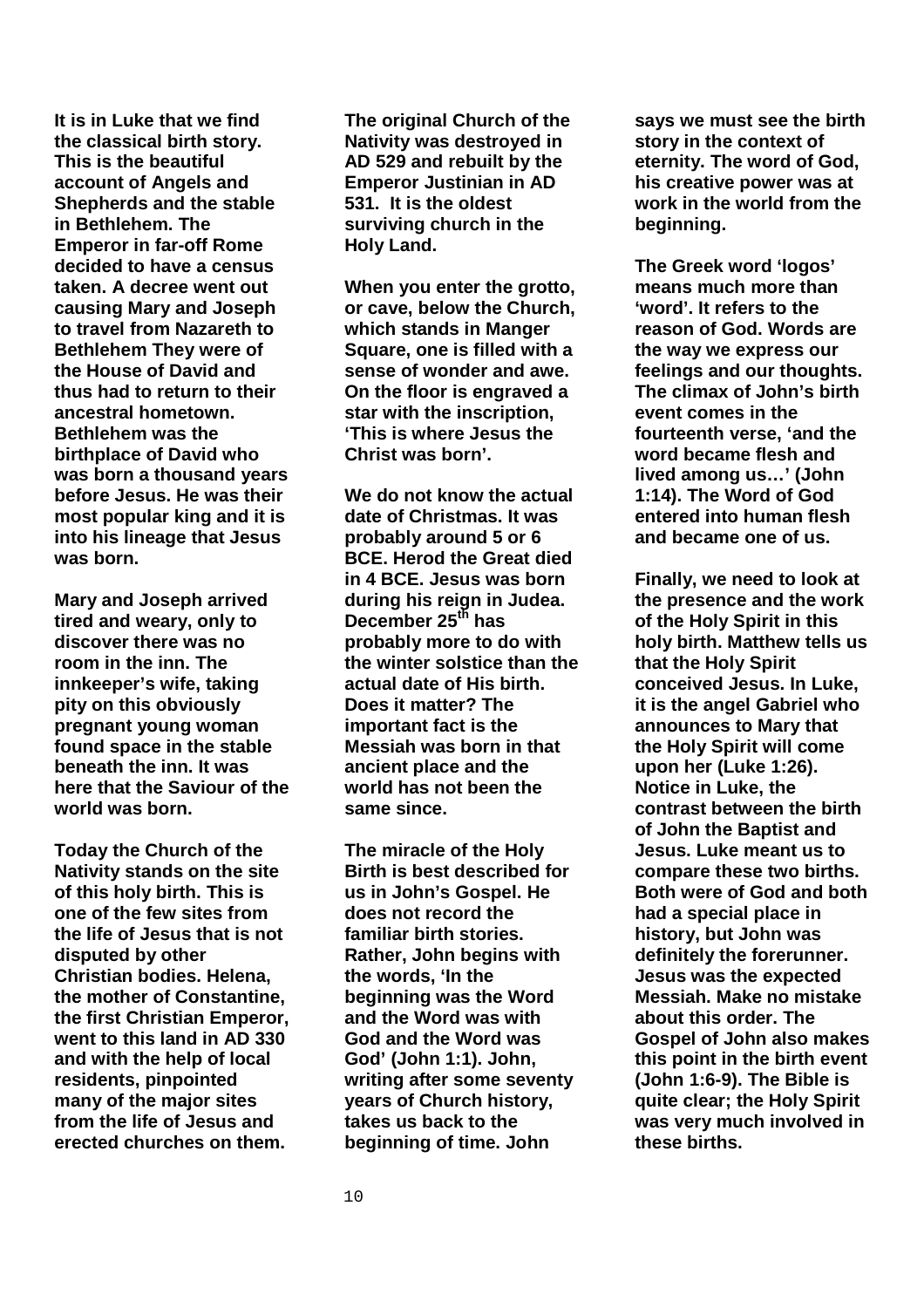**Remember that in our dialogue with Scripture, the authors are telling stories to write theology, not history. We need to read these accounts as beautiful theological stories. We do not need to become caught up in the details. The logos of God is about much more than** 

**inconsequential details, it is about life itself.** 

Canon Don Beatty has been ordained as a priest in the Anglican Church of Canada for more than fifty years. He has been involved in the Ministry of Healing for more than thirty years and became a member of the International Order of St. Luke in 1988. He served as Regional Warden (Director) of Region 8 (Ontario) from 1990 to 1994. Presently, he is retired and serves as Honourary Assistant at St. Luke's Dixie South, in Mississauga, ON. He writes a monthly column on the Bible for the Toronto 'Anglican', the diocesan newspaper.

### **ON THE CALENDAR**

**The web calendar is always up to date at http://ww.oslCanada.org/calendar.htm**

**Did you know you can submit details of your coming event online? Simply click "Add Event" at the bottom of any page on the Calendar Or… send by email to editor@oslCanada.org Indicate if you want your event notice forwarded to SHARING Magazine and OSL NA Website** 



### **OSL Online Telephone Conference Calls Encouragement for Healing Ministry**

**For more information, free long distance, telephone number and access please visit www.oslregion8.org/online.htm**



**The Rev. Paul Feider** 



**The Rev Mike Flynn** 



**The Rev Bob Hartley** 

**Anointed Teaching – Healing Conversations – Questions Answered 6 Times a year. Visit the website for details**